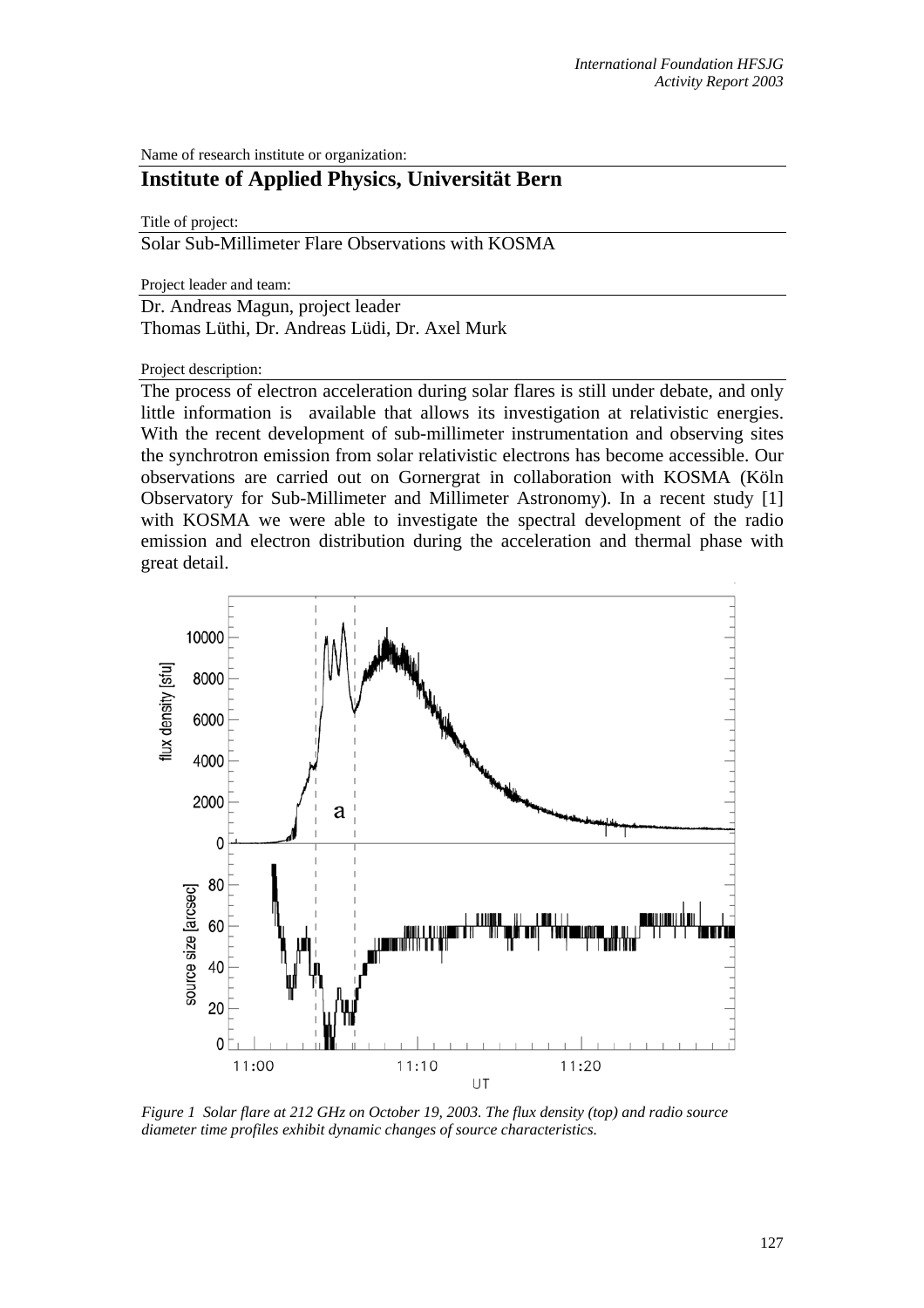Besides spectral development, also the location and diameter of the radio flare sources provide important clues for the acceleration process. For this reason the multi -beam receiver BEMRAK (BErnese Multi beam Radiometer for KOSMA) has been developed at 212 Ghz. It provides 4 intersecting beams for the reconstruction of source locations with arc-second acuracy at milli second time resolution as well as a good estimate of source diameters [2,3]. A new feature of BEMRAK is the synthesis of a fourth on axis beam from three beams by means of interference. Beam splitting of the received signal allows simultaneous measurements with BEMRAK and the two KOSMA receivers at 220 and 350 Ghz. Thus, also spectral information between 212 and 350 Ghz can be obtained.



*Figure 2 Measured source position changes at 212 GHz for the October 19, 2003, flare. The dotted curves represent the halfpower beamwidths of 3 beams. Phase a is marked in Fig. 1.* 

Only shortly after completion of the new receiver the 'mega' flare on October 19, 2003 could be observed with KOSMA. During the impulsive phase, that was charcterized by a complex temporal evolution of the millimeter flux (Fig. 1), a significant shift of the source position (Fig. 2), correlated with a dramatic change in source diameter, was observed for the first time. The results have been recently submitted to Astronomy and Astrophysics for publication.

Key words:

Sun, flare, millimeter/sub-millimeter emission

Collaborating partners/networks:

I. Physik. Institut, University of Cologne, Germany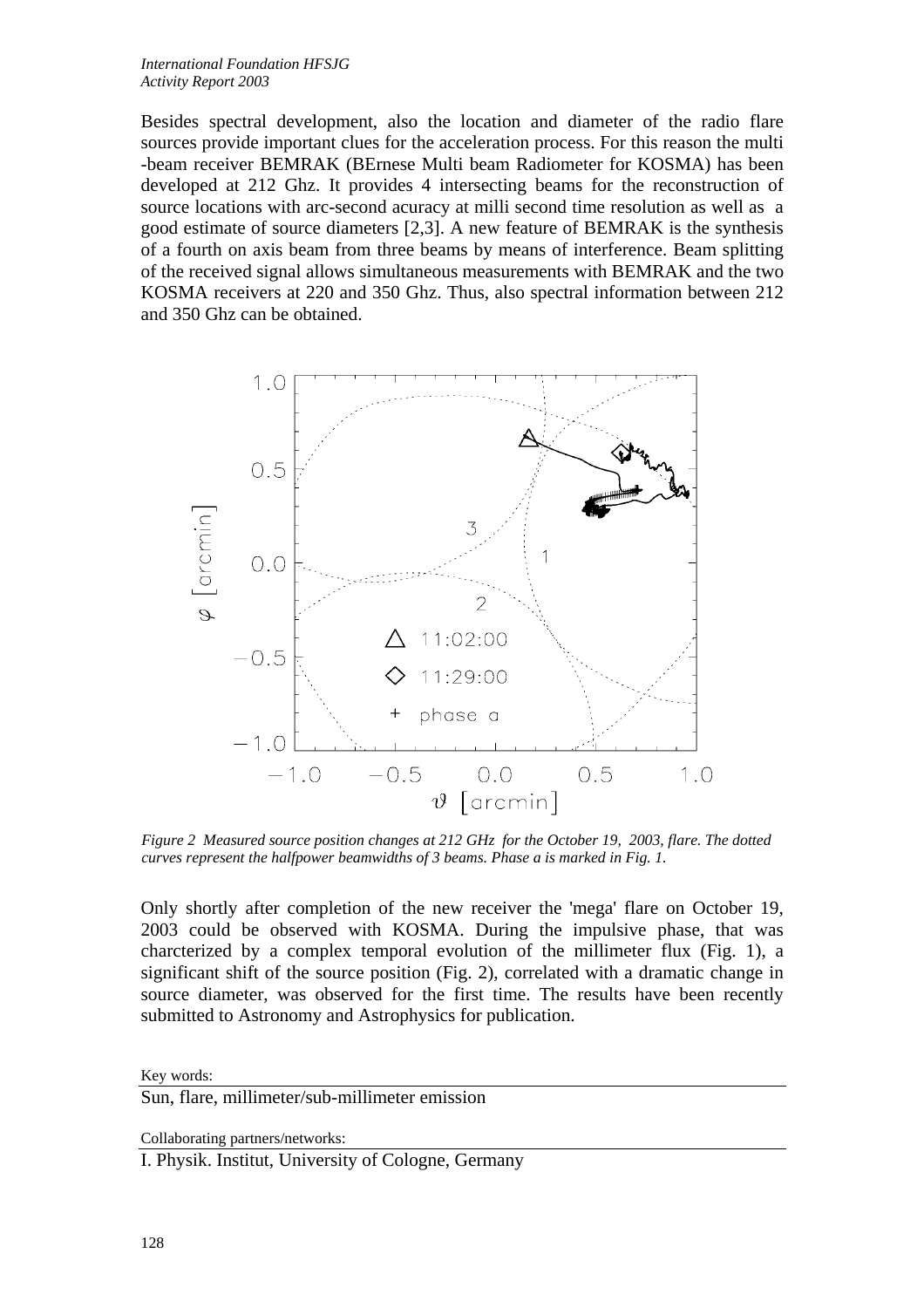Scientific publications and public outreach 2003:

## **Refereed journal articles**

[1] Th. Lüthi, A. Magun and M. Miller, "First observation of a solar X-class flare in the submillimeter range with KOSMA", Astron. & Astrophys., in press 2003.

## **Conference paper**

[2] Th. Lüthi , A. Murk , A. Magun , A. Lüdi , V. Vasic, "A Multibeam Instrument for Solar Flare Observations at Millimeter Wavelengths - Quasioptical Design and First Antenna Pattern Measurements", 28th International Conference on Infrared and Millimeter Waves, ed.: N. Hiromoto, Japan, pp.: 219-220, 2003

## **Data books and reports**

[3] Th. Lüthi , A. Lüdi , A. Murk , A. Duric , A. Magun, "The Bernese Multibeam Radiometer for KOSMA (BEMRAK) - Instrument Design and First Antenna Measurements, IAP Research Report, No. 2003-05, Institut für angewandte Physik, Universität Bern (2003)

Address:

Institut für Angewandte Physik Universität Bern Sidlerstrasse 5 CH-3012 Bern

**Contacts** 

Andreas Magun Tel.: +41 31 631 8914 Fax: +41 31 631 3765 e-mail: magun@mw.iap.unibe.ch URL: [http://www.iapmw.unibe.ch](http://www.iapmw.unibe.ch/)